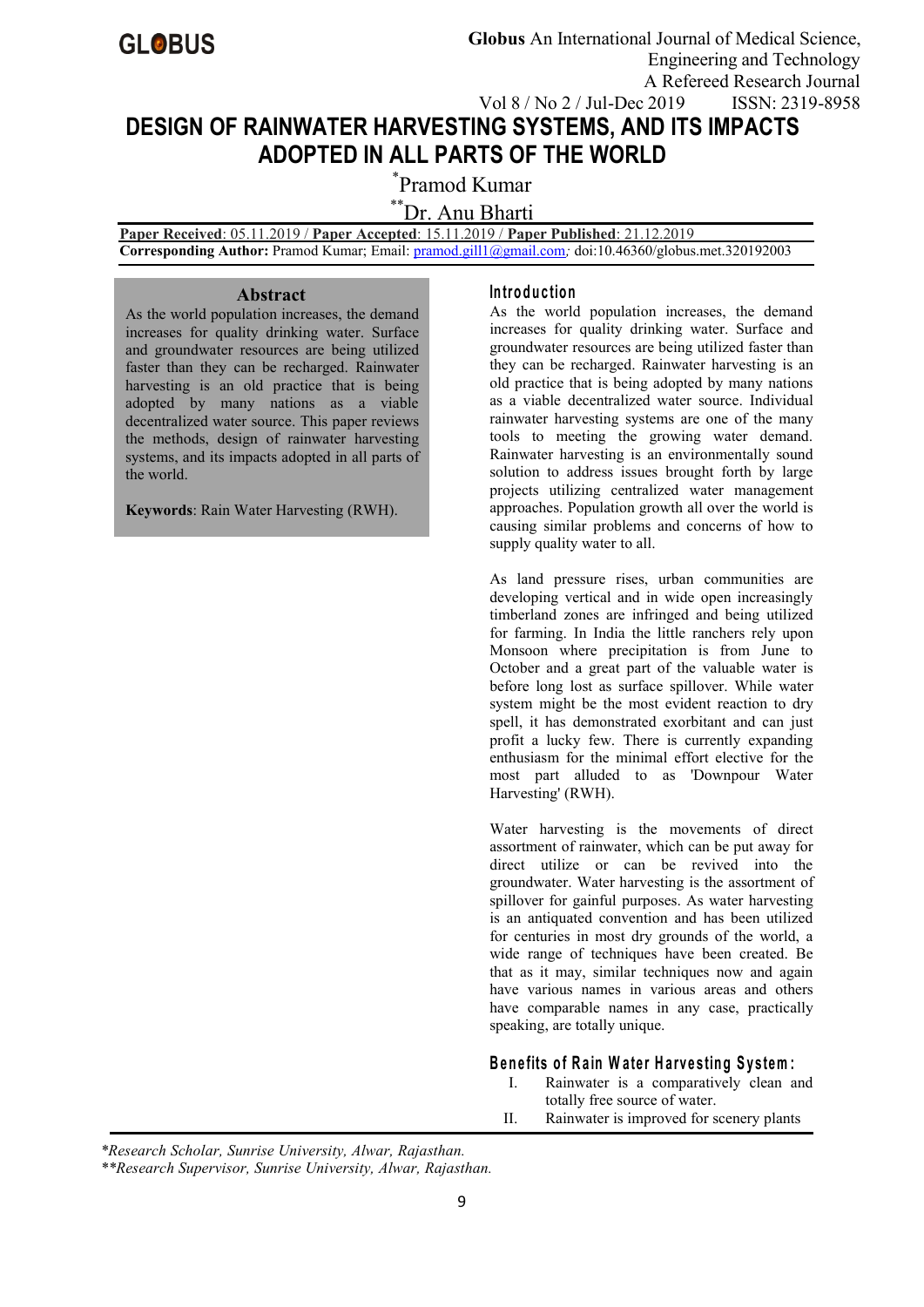and gardens because it is not chlorinated.

- III. It can supplement other sources of water supply such as groundwater or municipal water connections.
- IV. It lower the water supply cost.
- V. It can provide an excellent back-up source of water for emergencies.<br>It is socially a
- environmentally responsible.
- VII. It uses simple technologies that are inexpensive and easy to maintain.
- VIII. Reduced flood flows and topsoil loss.
- IX. It is free; the only cost is for collection catchment) and and use.
- X. It reduces the contamination of surface overflow water with sediments, fertilizers and pesticides from rainwater run-off resulting in cleaner lakes, rivers, oceans and other receivers of storm water.
- XI. It is used in those areas which face insufficient water resources.
- XII. It is good for laundry use as rainwater is soft and lowers the need for detergents.
- XIII. It can be used to recharge groundwater.
- XIV. It minimizes the runoff which blocks the storm water drains.

# **N e ed F o r R a inw a te r H a rve s tin g**

- 1. As water is becoming scarce, it is the need of the day to attain self-sufficiency to fulfill the water needs.
- 2. As urban water supply system is under tremendous pressure for supplying water to ever increasing population.
- 3. Groundwater is getting depleted and polluted.
- 4. Soil erosion resulting from the unchecked runoff.
- 5. Health hazards due to consumption of polluted water.

### **M e th o d s o f R a inw a te r H a rve s tin g**

- $\triangleright$  Rainwater stored for direct use in above ground or underground sumps / overhead tanks and used directly for flushing, gardening, washing etc. (Rainwater Harvesting)
- $\triangleright$  Recharged to ground through recharge pits, dug wells, bore wells, soak pits, recharge trenches, etc. (Ground water recharge)

# Rainwater Harvesting Studies All Over the **W o rld**

Kahinda et al. (2008) characterized RWH as the assortment, stockpiling and utilization of rainwater for small scale profitable purposes. Characterized it as the assortment of overflow for profitable use. Oweis (2004) characterized it as the convergence of rainwater through overflow into littler objective territories for valuable use.

VI. It is socially acceptable and contamination and populace development. Kumar (2000), characterized RWH as the purposeful assortment of rainwater from a surface known as catchment and its stockpiling in physical structures or inside the dirt profile. Rainwater harvesting is an antiquated practice that has been progressively accepting consideration on the planet, powered by water deficiencies from dry seasons,

> Spillover age criteria yields two sorts of frameworks for example overflow based frameworks (spillover concentrated from a in-situ water protection (precipitation moderated where it falls). The stockpiling criteria yield two classifications, i.e., capacity inside the dirt profile and capacity structures. The size of catchment yields two classifications, i.e., full scale catchments and small scale catchments (inside field).

It has been accounted for that rainwater harvesting can advance huge water sparing in habitations in various nations. In Germany, an investigation performed by Herrmann and Kumar (2000) demonstrated that the capability of consumable water sparing in a house may differ from 30% to 60%, contingent upon the interest and rooftop zone. In Australia, investigated 27 houses in Newcastle and presumed that rainwater utilization would advance consumable water sparing of 60%. In Brazil, an examination performed by indicated the potential water sparing by utilizing water harvesting in 62 urban areas ranges from 34% to 92%, with a normal potential for consumable sparing of 69%.

#### **R a in W a te r H a rv e s tin g S tu d ie s in In d ia**

Julius et al (2013) have reviewed the impact assessment of RWH on ground water quality at Indore and Dewas, India. The impact assessment of roof top improves the quality and quantity of Ground Water. The roof top rainwater was used to put into the ground using sand filter as pretreatment system. This lead to a reduction in the concentration of pollutants in ground water which indicated the effectiveness of increased recharge of aquifer by roof top rain water. He observes that in certain areas, the amount of total and faecal coliform were observed high in harvested tube well water than normal tube well water. The reason of this increase was poor cleanliness of roof top and poor efficiency of filter for bacterial removal. The author concludes that quality mounting of rainwater harvesting is an essential prerequisite before using it for ground water recharge.

## **C ritic a l Is su e in R a in W a te r H a rv e s tin g**

One of the most significant fundamental qualities in rainwater harvesting is that it is a generous innovation (Julius et al., 2013) and can't make